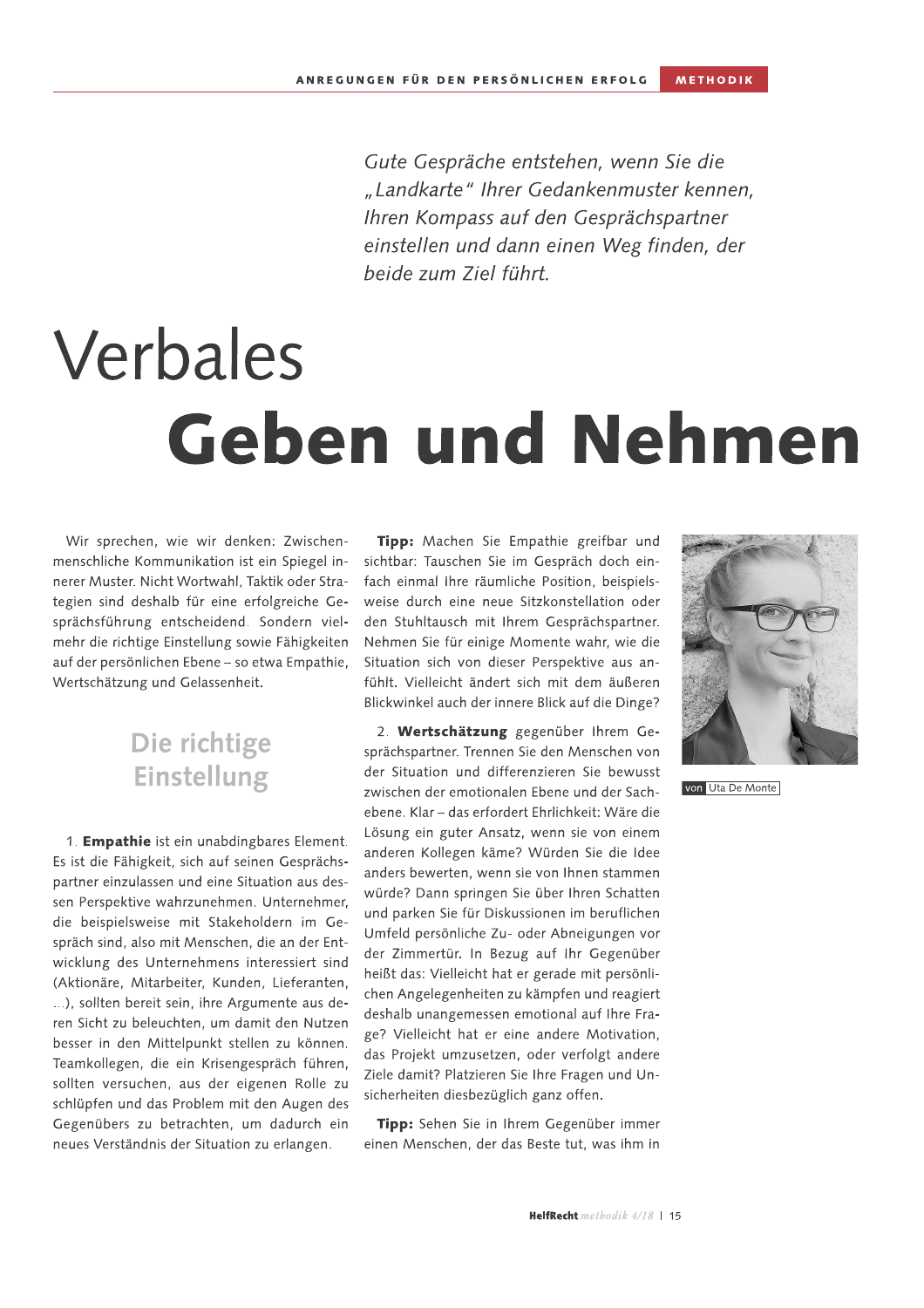

Von Empathie bis Zielvereinbarung: Um Gespräche erfolgreich zu führen, braucht es die richtige Einstellung und das richtige "Handwerkszeug".

> seiner aktuellen Situation und unter den gegebenen Umständen gerade möglich ist. Wenn sich Ihr Gesprächspartner in seinem Handeln gesehen, verstanden und geschätzt fühlt, ist er offen für Neues und bereit, zielorientiert zu agieren.

3. Gelassenheit, gerne gepaart mit einer Prise Humor und Selbstironie. Jawohl. Denn Kommunikation darf Spaß machen. Gesprächskreise dürfen Freude bereiten. Diskussionen dürfen locker verlaufen. Besser noch: Das sollten sie sogar. Denn Gelassenheit und eine entspannte Stimmung kurbeln das Denken so richtig an. Wandeln Sie beispielsweise Ihre Strategiesitzung in ein Kreativlabor, indem Sie auch mal Vorschläge bringen, über die Sie selbst lachen können. Sie werden sehen, wie sich die lockere Atmosphäre positiv auf Ihre Ergebnisse und die Zusammenarbeit mit den Kollegen auswirken wird. Oder Sie sperren für das nächste Meeting alle Uhren und Smartphones in den Schrank, um ohne Zeitdruck und Ablenkung an einem Thema zu arbeiten.

Tipp: Wenn ein bevorstehendes Gespräch oder eine Moderation Ihnen mächtig Lampenfieber bereitet: Betrachten Sie es im Kontext des Weltgeschehens. Welche Bedeutung hat das in Bezug auf die EU-Politik oder die Erderwärmung? Natürlich, das ist provokativ - aber Sie werden spüren, wie der Leistungsdruck von Ihnen weichen darf.

## Das richtige **Handwerkszeug**

Neben Einstellung und persönlichen Fähigkeiten helfen auch das richtige Handwerkszeug und erprobte Techniken dabei, eine Unterhaltung, eine Diskussion oder ein Meeting erfolgreich zu führen. Wenn Sie sich nur ein paar Wirkungen bewusstmachen, können Sie bereits wichtige Hebel stellen:

1. Sprachmodell erkennen: Aus den Kommunikationstheorien des NLP ist das "Metamodell der Sprache" bekannt. Es besagt, dass die Weltsicht des Sprechers mithilfe dreier Prozesse in Worte gebracht wird. Weil der Gesprächspartner auf einer anderen inneren Landkarte seinem individuellen Erlebnisfeld - unterwegs